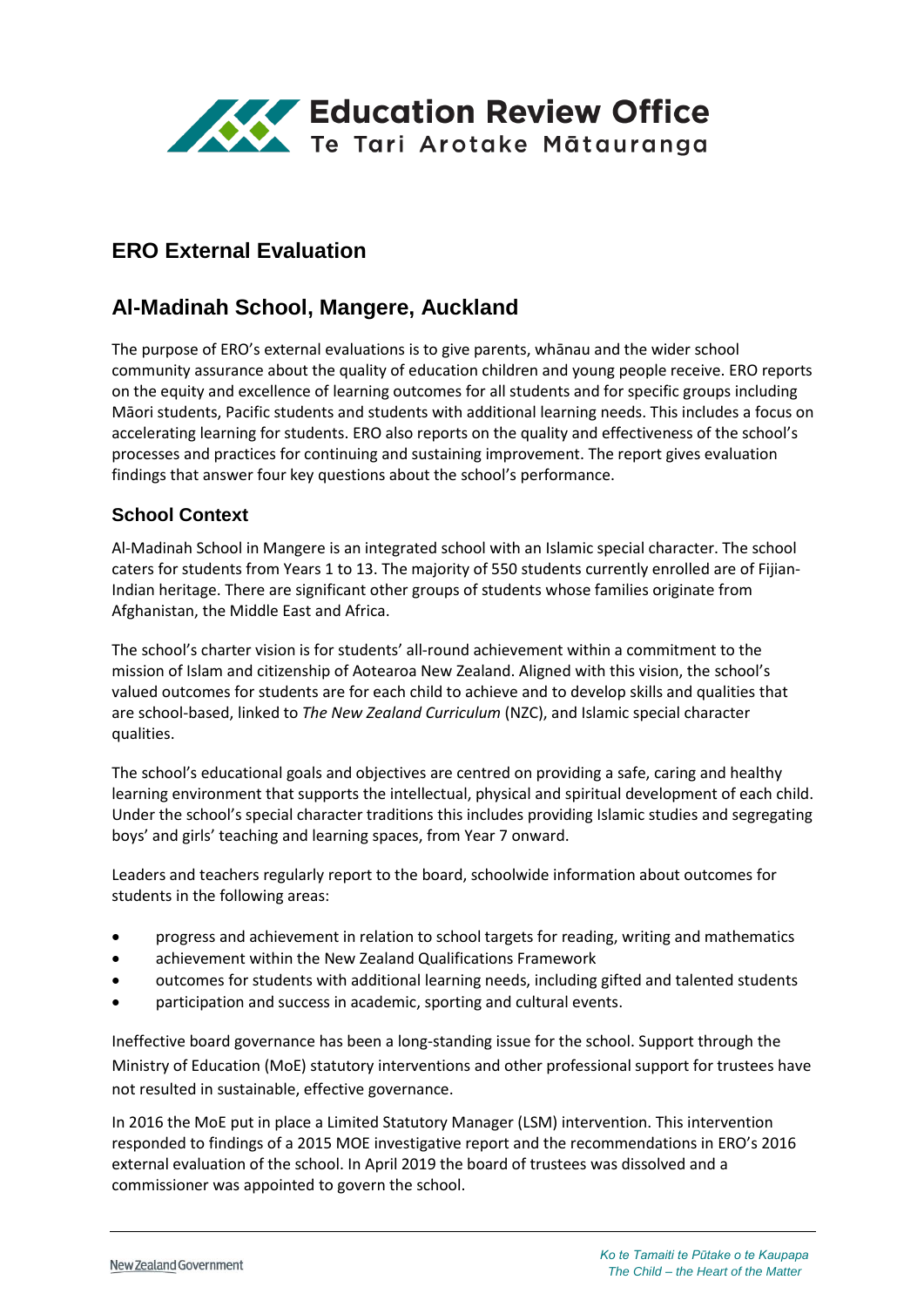The school is part of the Mangere Community of Learning | Kāhui Ako (CoL).

# **Evaluation Findings**

# **1 Equity and excellence – achievement of valued outcomes for students**

## 1.1 How well is the school achieving equitable and excellent outcomes for all its students?

The school is supporting students to achieve excellent outcomes very well. However, students do not have equitable access to a curriculum that caters for their diverse needs and interests. The smaller range of subjects and option choices available to the secondary girls' classes limits their opportunity to succeed in areas to realise their strengths and interests.

Senior students achieve very high levels of success in National Certificates of Educational Achievement (NCEA). Achievement in NCEA has continued to increase since ERO's 2016 review. In 2018 almost all students achieved the appropriate NCEA qualification for their year level. Most 2018 school leavers attained Level 3 NCEA and University Entrance (UE).

Reports on students' achievement in reading, writing and mathematics show that most students achieve expected curriculum levels when transitioning from the primary syndicate at the end of Year 6. Students continue to progress in these learning areas through Year 7 to 10 with a large majority of students achieving at or above expectations at the end of Year 10. The reports identify some areas where achievement needs to be lifted to attain school targets or provide more equitable outcomes.

There are gender disparities in NCEA results, in writing achievement levels and particularly at UE level. Increasing boys' achievement in writing is a school priority.

Students develop confidence in their identity as young Muslim New Zealanders through the school's Islamic special character curriculum. They learn about the bicultural heritage of Aotearoa New Zealand through NZC-based programmes.

# 1.2 How well is the school accelerating learning for those Māori and other students who need this?

School achievement data show that the school is accelerating the learning of many of the students who are at risk of underachieving.

Primary syndicate information shows accelerated progress for many of the targeted learners in each primary class over the course of a year. This acceleration is particularly evident in the progress of students in their first three years of school. Year 7 to 10 literacy and numeracy progress reports show some good areas of accelerated progress for learners who need this.

Learning support is well coordinated. Teachers, pastoral and learning support leaders, and external agencies collaborate well to provide programmes and resources that accelerate the learning of these students. The next challenge is to ensure there are equitable outcomes for all students with additional learning needs. This can be further supported by increasing the use of student wellbeing data.

# **2 School conditions for equity and excellence – processes and practices**

## 2.1 What school processes and practices are effective in enabling achievement of equity and excellence, and acceleration of learning?

Leaders ensure that the curriculum reflects the school's vision and develops students' understanding of, and self-efficacy as, Muslim New Zealanders. The school's special character and connections to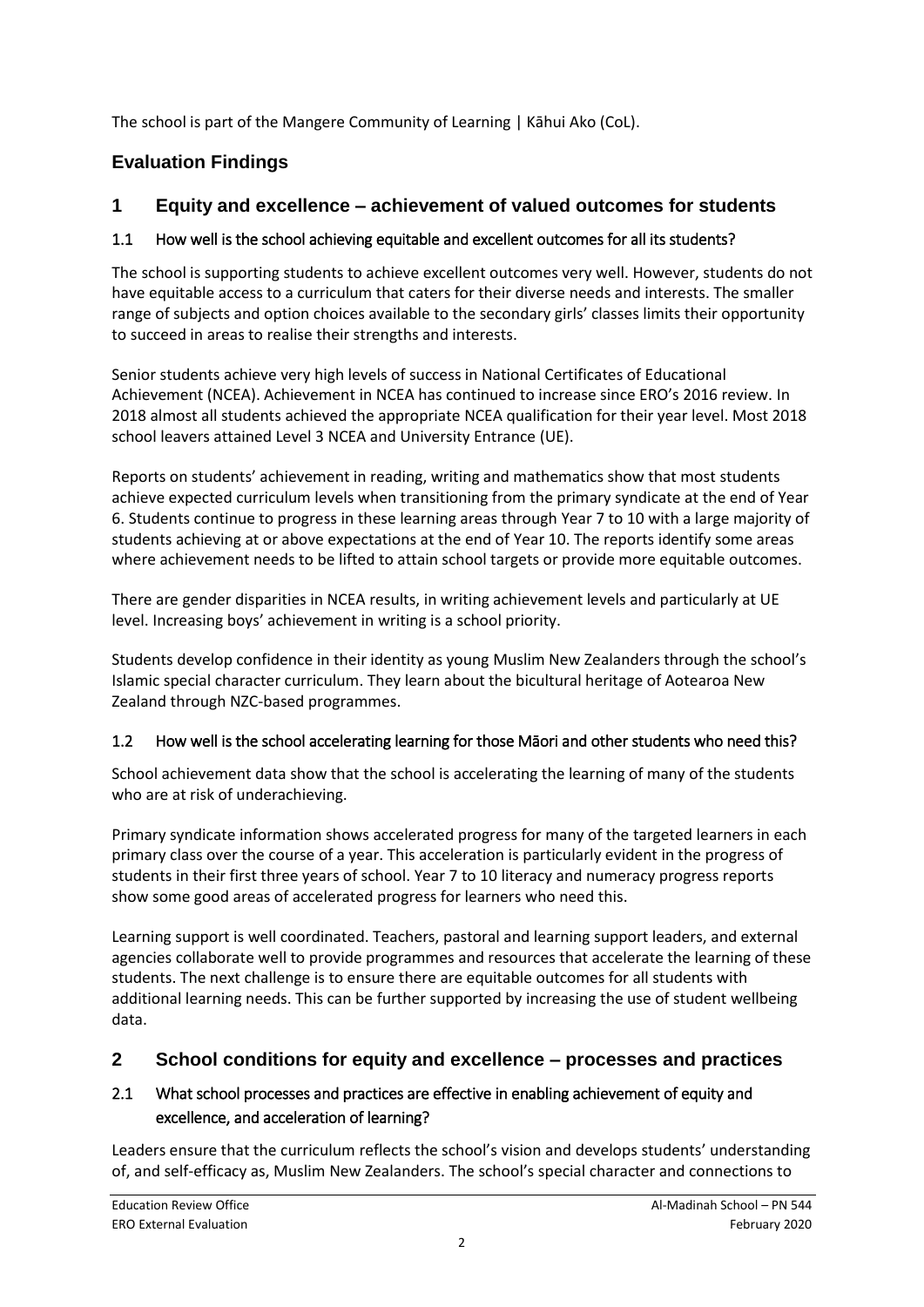the Islamic community engender a school culture of unity and pride. Students have opportunities to participate in local community and interschool events that build confidence, connections and understandings about citizenship in Aotearoa New Zealand.

Teaching is increasingly responsive to students' learning needs. The growing use of digital technologies for teaching and learning increases student engagement and provides more personalised learning opportunities. Staff involved in the Innovative Learning Environment (ILE) classrooms are developing strategies to promote learning through student collaboration and integrated curriculum approaches.

Leaders and teachers have high expectations of learners, trusting students to work independently. Students respond well to these expectations. Teachers across the school are developing strategies to increase students' agency in their learning.

Learning area leaders and teachers make good use of assessment data to identify at-risk learners and provide appropriate interventions to target learning. Senior students at risk of not succeeding in NCEA qualifications are provided with learning pathways and course guidance that supports their attainment of qualifications. The progress of at-risk learners is well monitored. School involvement in the Mangere CoL is supporting developments in the use of assessment information.

## 2.2 What further developments are needed in school processes and practices for achievement of equity and excellence, and acceleration of learning?

School leaders need to develop a more coherent approach to evaluating and reporting to the board about student progress and achievement, particularly in literacy and mathematics. Currently, reports do not clearly show how well students progress as they move through year levels. They could be better informed by robust evaluation of the impact of school strategies in achieving more equitable outcomes for all students. Reports should include information about progress in relation to priorities such as raising boys' achievement.

Leaders need to increase the range of data used to evaluate school effectiveness in achieving valued and equitable outcomes for all learners. They should also ensure that secondary girls have access to the same range of curriculum opportunities as boys. The school should use student survey data to provide a more extensive focus on student wellbeing and equity.

As a result of further external investigation regarding the past board's financial management, the board has not yet received the audited accounts for its annual board report. The commissioner is working with the school leaders to address this.

The commissioner is re-establishing the school's governance processes and is developing a productive stewardship partnership with school leaders. He has initiated consultation and information sharing with the school community and continues to work with school leaders to improve provision for staff and student wellbeing. The school is at an early stage of moving toward sustainable, effective governance by a board of trustees.

# **3 Other Matters**

## Provision for international students

The school is a signatory to the *Education (Pastoral Care of International Students) Code of Practice 2016* (the Code) established under *section 238F of the Education Act 1989.* The school has attested that it complies with all aspects of the Code.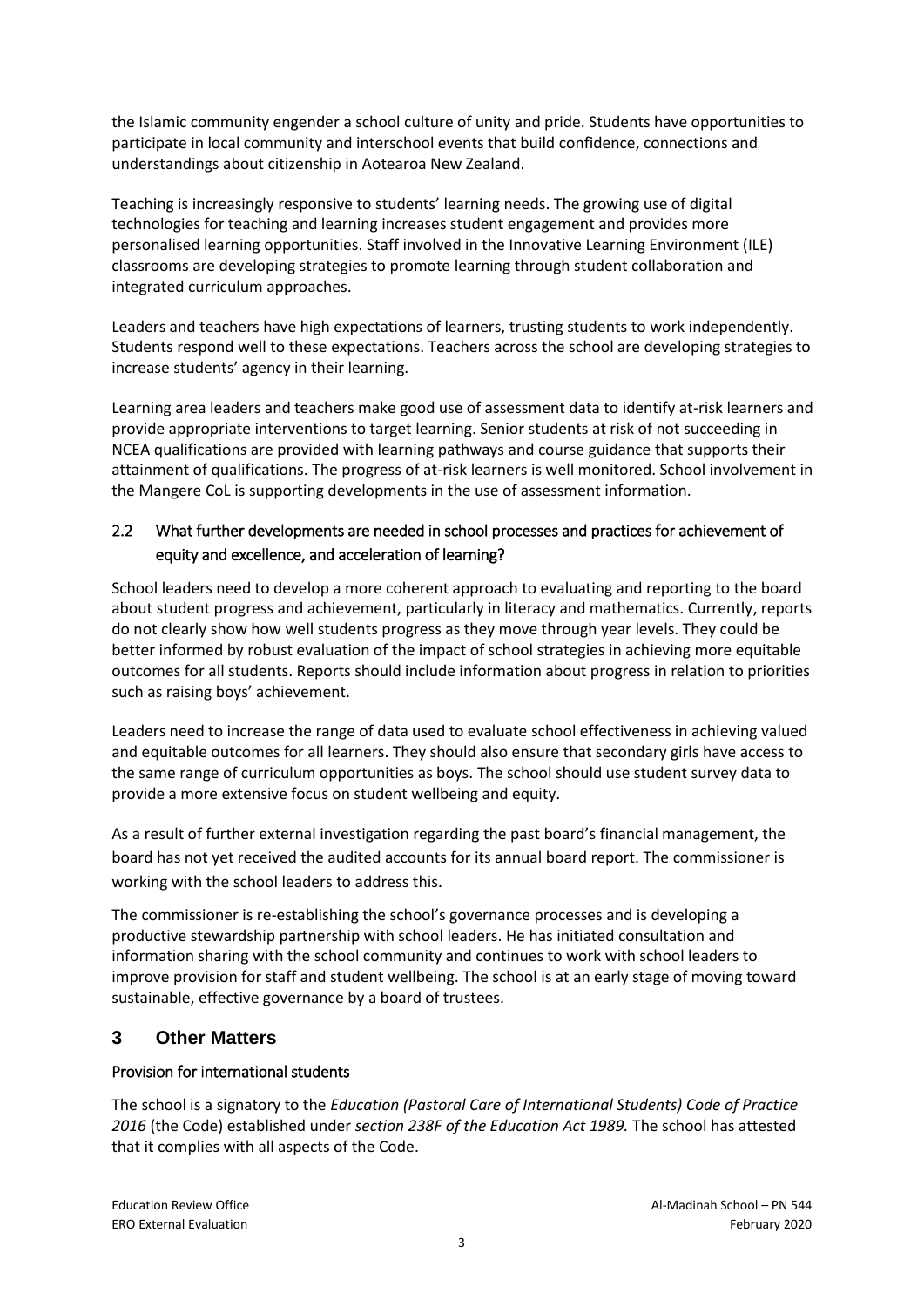At the time of this review there were two international students attending the school. There were no exchange students.

International students are well integrated into the school community and benefit from the school's educational programmes and pastoral support. Teachers and leaders monitor the progress and wellbeing of these students.

## **4 Board Assurance on Legal Requirements**

Before the review, the board and principal of the school completed *the ERO board assurance statement and self-audit checklists*. In these documents they attested that they had taken all reasonable steps to meet their legislative obligations related to the following:

- board administration
- curriculum
- management of health, safety and welfare
- personnel management
- finance
- asset management.

During the review, ERO checked the following items because they have a potentially high impact on student safety and wellbeing:

- emotional safety of students (including prevention of bullying and sexual harassment)
- physical safety of students
- teacher registration and certification
- processes for appointing staff
- stand down, suspension, expulsion and exclusion of students
- attendance
- school policies in relation to meeting the requirements of the Children's Act 2014.

## **5 ERO's Overall Judgement**

On the basis of the findings of this review, ERO's overall evaluation judgement of Al-Madinah School'sperformance in achieving valued outcomes for its students is:

#### **Developing**

ERO's Framework: *[Overall Findings and Judgement Tool derived from School Evaluation Indicators:](https://www.ero.govt.nz/assets/Uploads/ERO-18798-1-AF-Overall-findings-and-judgements-document-v4.pdf)  [Effective Practice for Improvement and Learner Success](https://www.ero.govt.nz/assets/Uploads/ERO-18798-1-AF-Overall-findings-and-judgements-document-v4.pdf)* is available on ERO's website.

## **6 Going forward**

#### Key strengths of the school

For sustained improvement and future learner success, the school can draw on existing strengths in:

- a curriculum that develops students' understanding and self-efficacy as Muslim New Zealanders
- teaching and learning practices that increasingly promote student agency
- use of assessment data to inform teaching and learning programmes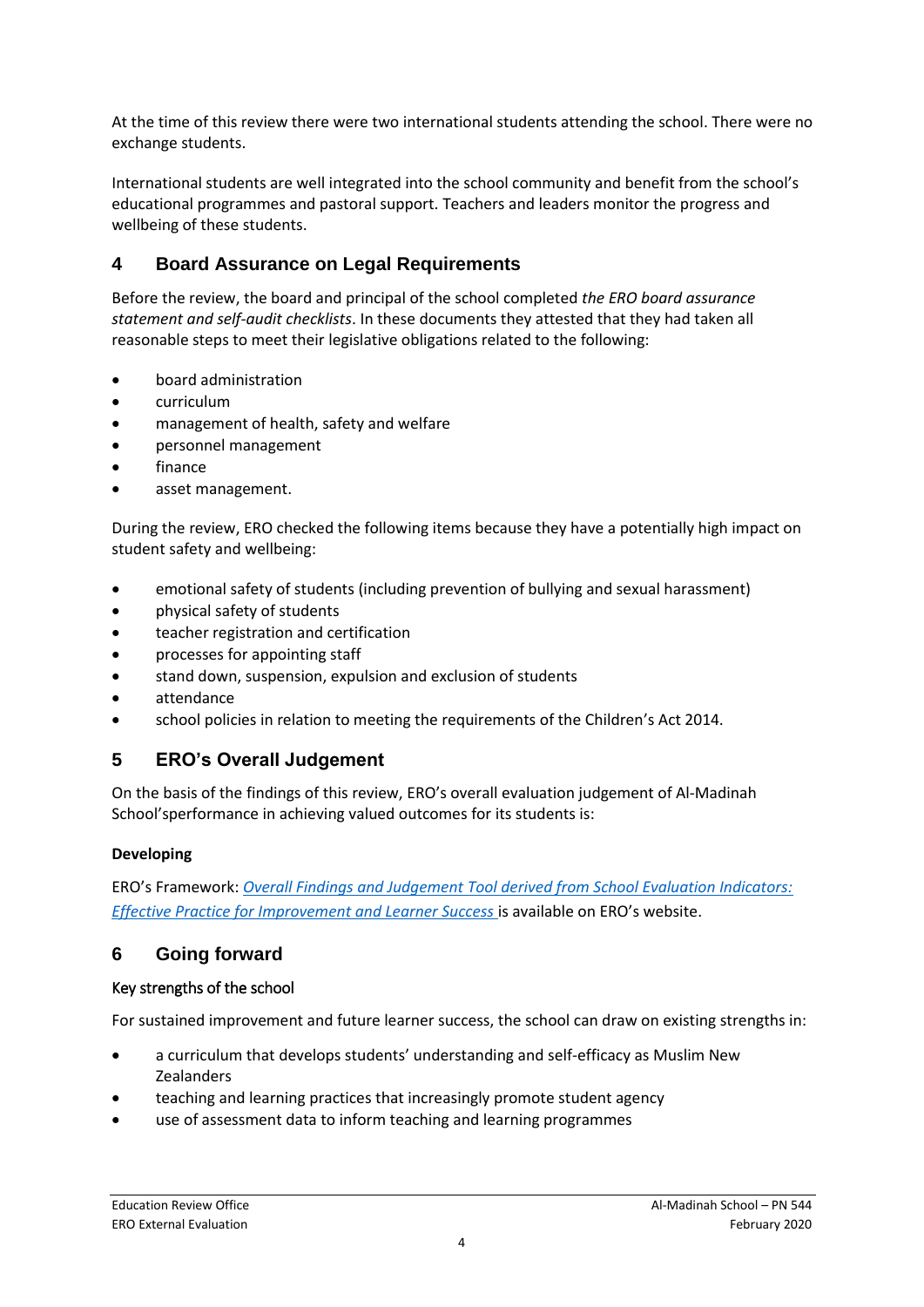#### Next steps

For sustained improvement and future learner success, priorities for further development are in:

- providing equitable access to the curriculum for secondary girls
- developing more coherent evaluation and reporting of student progress and achievement
- reviewing the impact of initiatives to promote and support student wellbeing
- continuing developments that lead to effective self-governance.

#### Recommendations to other agencies

ERO recommends that the Secretary for Education consider continuing intervention under *Part 7A of the Education Act 1989* in order to bring about the improvement in governance.

 $O_{2}$  UN Jam.

Steve Tanner Director Review and Improvement Services Northern Northern Region 7 February 2020